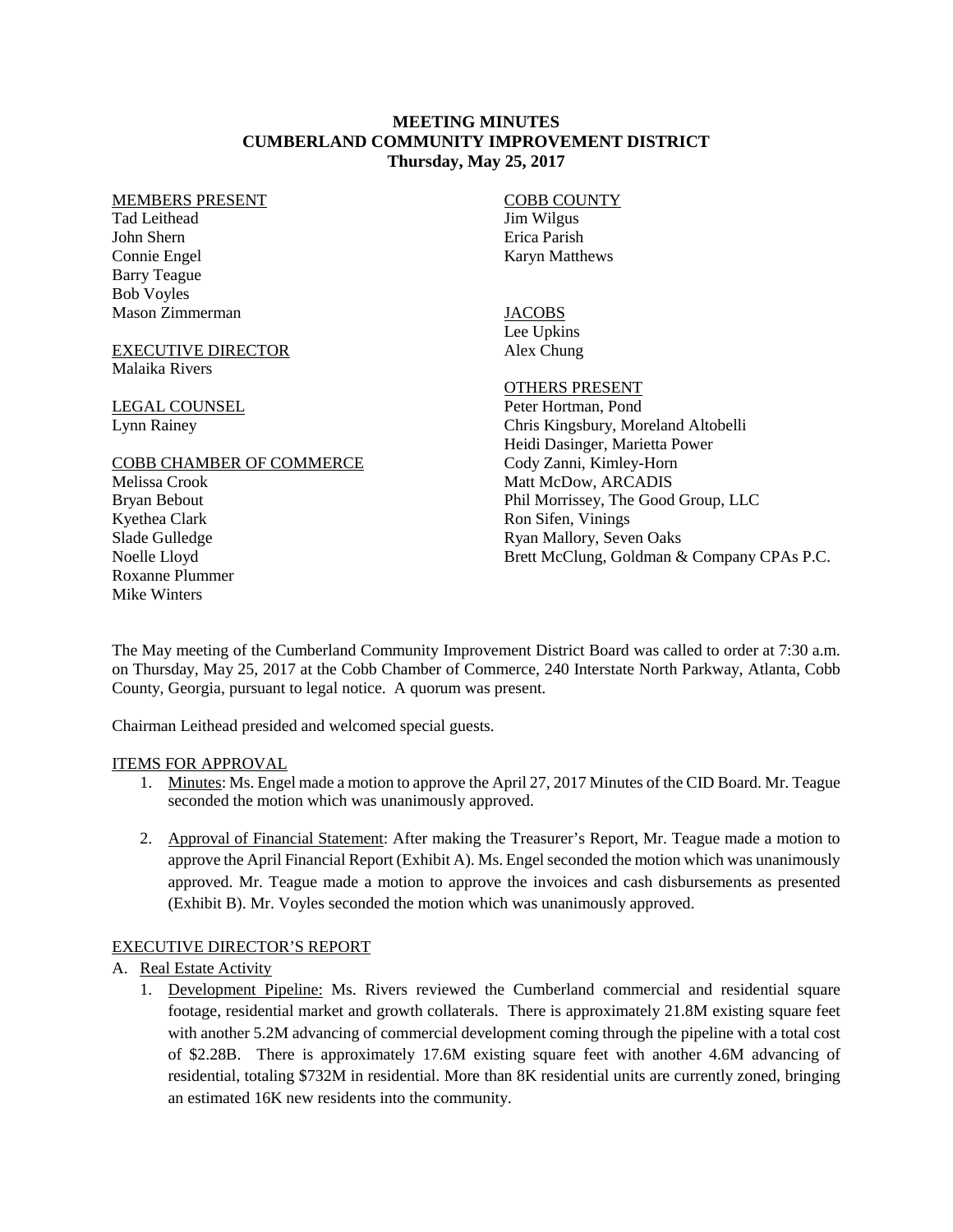# **CCID Minutes May 25, 2017 Page 2 of 6**

- 2. Investment & Sales Activity: Ms. Rivers review the Investment & Sales activity collateral. Through 3/17/17 the total value of permits in the CCID is \$31.5M. This makes up 24% of Cobb County's total commercial permit value of \$132,723,190. In 2016, \$626M in commercial properties sold in the Cumberland CID area. The average sales price was 148% above Tax Assessors value. Since 2013, nearly \$2.3B in commercial properties have sold in the CCID. In 2017, the average sales price has been 217% above Tax Assessor value.
- B. Tax Digest & Revenue Projections: Ms. Rivers reported that at next month's meeting a summary analysis will be provided on the 2017 tax digest and an overview of the parcels along with the Top Tax Payers in the district.
	- 1. Audit Report

Brett McClung with Goldman & Company CPAs PC presented the audited financial statements for the year ending December 31, 2016. Mr. McClung issued a clean, unqualified opinion with no material weaknesses and no recommendations. The management letters were included and stated there were no disagreements and no issues during the completion of the audit. Mr. McClung stated the CCID's deposits are sufficiently collateralized in the pooled funds with Georgia Bankers Association. This was confirmed with a letter from the Georgia Bankers Association. Chairman Leithead asked Noelle Lloyd to summarize page 17 on the audited financial statements. (Documents attached)

- C. Cash Flow Model: Ms. Rivers reviewed the Baseline Cash Flow Model. This is based on the financials that have been approved to date. CCID staff is watching this and continuing to refine the numbers.
- D. CID Open Projects & Other Agency Open Projects: Ms. Rivers reviewed the CCID Open Work Program. The CCID has about \$237M worth of projects that are either under construction or in process, \$132M being under construction and \$149M in outside commitments with a \$38M funding gap. Ms. Rivers reviewed the Other Agency Projects Work Program with \$1B worth of improvements.

## BOARD MEETING RECESSED

CAUCUS OF ELECTORS: At the direction of Chairman Leithead, Legal Counsel Lynn Rainey called the Caucus of Electors to order at 8:00 a.m. All electors present had completed their registration to vote. Mr. Rainey reviewed the elections process and stated the purpose of the election is to elect board members for Post 1, Post 2, Post 4 & Post 5 for 3 year terms to the Cumberland CID Board. Mr. Shern made a motion to approve the proposed Rules of Caucus. Mr. Zimmerman seconded the motion which was unanimously passed.

Mr. Rainey asked if there were any nominations for Post 1. Chairman Leithead nominated Connie Engel for Post 1. Mr. Rainey asked if there were any other nominations for Post 1. A motion was duly made by Mr. Shern and seconded by Mr. Voyles to close the nominations. The motion was unanimously approved. A motion was duly made by Mr. Shern and seconded by Mr. Zimmerman to vote by voice, dispensing with the written ballot. The motion was unanimously approved. Ms. Engel was unanimously elected to Post 1.

Mr. Rainey asked if there were any nominations for Post 2. Mr. Voyles nominated Tad Leithead for Post 2. Mr. Rainey asked if there were any other nominations for Post 2. A motion was duly made by Mr. Shern and seconded by Ms. Engel to close the nominations. The motion was unanimously approved. A motion was duly made by Mr. Shern and seconded by Mr. Teague to vote by voice, dispensing with the written ballot. The motion was unanimously approved. Mr. Leithead was unanimously elected to Post 2.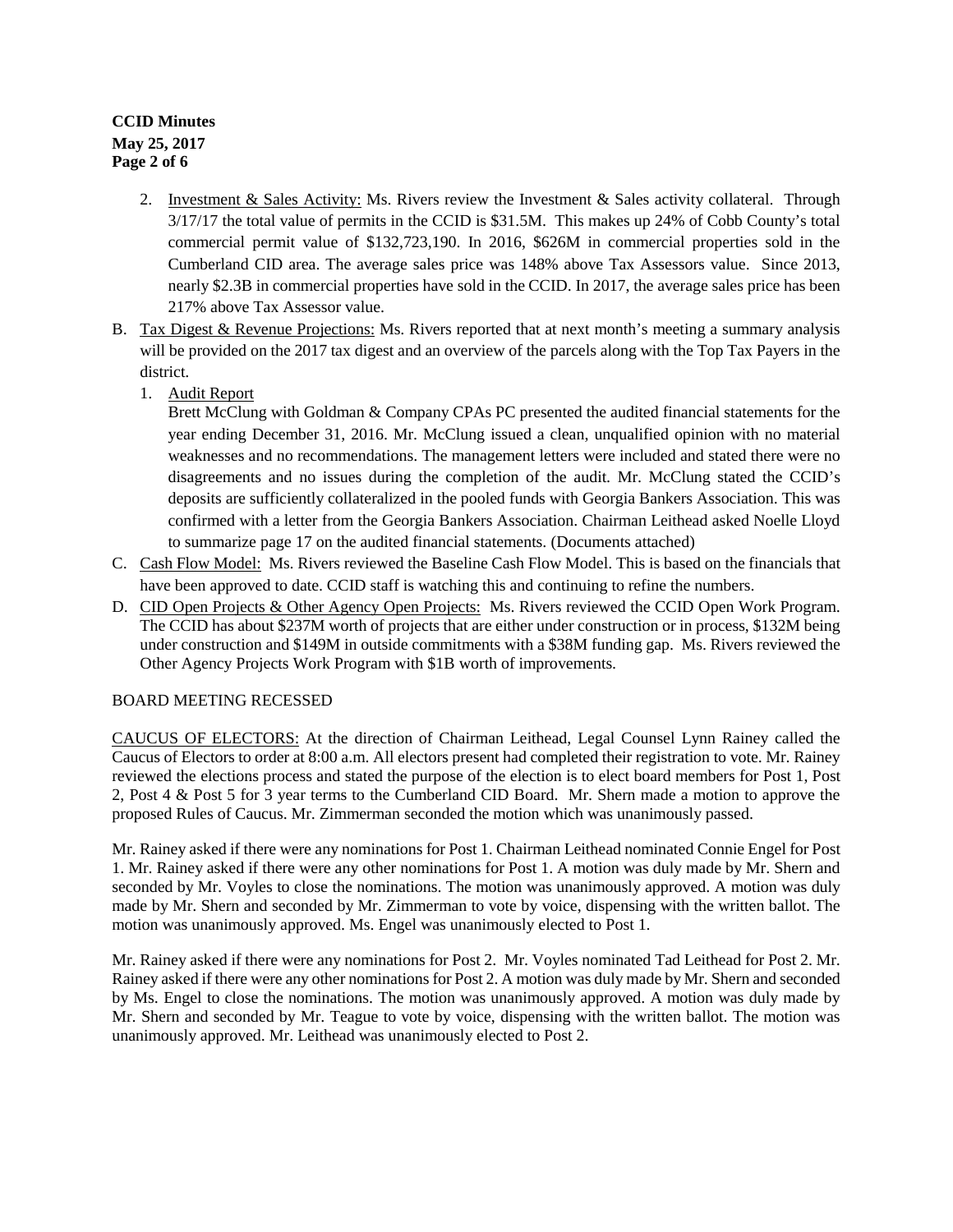## **CCID Minutes May 25, 2017 Page 3 of 6**

Mr. Rainey asked if there were any nominations for Post 4. Chairman Leithead nominated Bob Voyles for Post 4. Mr. Rainey asked if there were any other nominations for Post 4. A motion was duly made by Mr. Shern and seconded by Mr. Zimmerman to close the nominations. The motion was unanimously approved. A motion was duly made by Mr. Shern and seconded by Mr. Teague to vote by voice, dispensing with the written ballot. The motion was unanimously approved. Mr. Voyles was unanimously elected to Post 4.

Mr. Rainey asked if there were any nominations for Post 5. Mr. Shern nominated Mike Plant for Post 5. Mr. Rainey asked if there were any other nominations for Post 5. A motion was duly made by Chairman Leithead and seconded by Ms. Engel to close the nominations. The motion was unanimously approved. A motion was duly made by Mr. Shern and seconded by Mr. Voyles to vote by voice, dispensing with the written ballot. The motion was unanimously approved. Mr. Plant was unanimously elected to Post 5.

Legal Counsel Lynn Rainey administered the oath of office to the three newly elected board members who were present. Mr. Rainey will administer the oath of office to Mike Plant at the next Board meeting.

Chairman Leithead adjourned the caucus and the Board meeting was reconvened.

## E. Key Updates

1. Cumberland Blvd Crib Wall Options: Ms. Rivers started the discussion by stating the CCID does not own the Cumberland Blvd crib wall, the County owns the crib wall. CCID staff has not formally presented nor asked the County's opinion at this point; only seeking initial feedback from the Board at this time. The CCID maintains landscaping for many miles of ROWs through Russell Landscaping. Russell Landscaping has discovered that many of the river birches along Cumberland Boulevard are dead or dying. They have inspected the front and back end of the crib wall and discovered trees growing through the crib wall. As arborists, the recommendation is to cut back the trees or pull the stumps out because at some point the trees will die and fall. Before this takes place though, there would need to be some geotechnical engineering to determine the integrity of the wall. CCID staff has pulled together some costs estimates, including engaging a geotechnical engineer (\$20K), cut the river birches flush (\$20K) or plant a new landscape material (~\$60K). Staff has also explored putting street lights along Cumberland Boulevard. Ms. Rivers recommended a geotechnical engineer to give some advice on what the reality of the situation is at this point. The situation must be understood in order not to damage the crib wall. Board members discussed the different options. Mr. Rainey discussed responsibility and liability. The first step is to clarify who is responsible for what. Chairman Leithead stated the CCID has no obligation to do anything, but the CCID has the option with the permission of the County. Mr. Rainey went on to state the County has not acknowledged that it owns the wall. Chairman Leithead understands that GDOT built the wall and when it was done it was conveyed to the County. CCID staff has not received confirmation on who owns the wall at this point. Chris Kingsbury, Moreland Altobelli, gave Board members a brief history of the wall came about and the MOU associated with it. The MOU did allow GDOT to let the construction contract. The crib wall was a design feature that the National Park Service insisted on for noise and visual pollution. At one time, it was irrigated and the County said at that time they would look at the budget annually for irrigation. The County understood it was an annual maintenance cost. The crib wall is sitting on top of a retaining wall. The crib wall is in County ROW. Board members would like to delay and gather information on who owns the land and instruct Russell to refresh its proposal. Chairman Leithead instructed CCID staff to find out who owns the crib wall, find out how much the geotechnical engineering will cost, find out from Russell Landscaping what they will charge on a variety of options which includes cutting that tree on the back of the crib wall, and share the information with the County.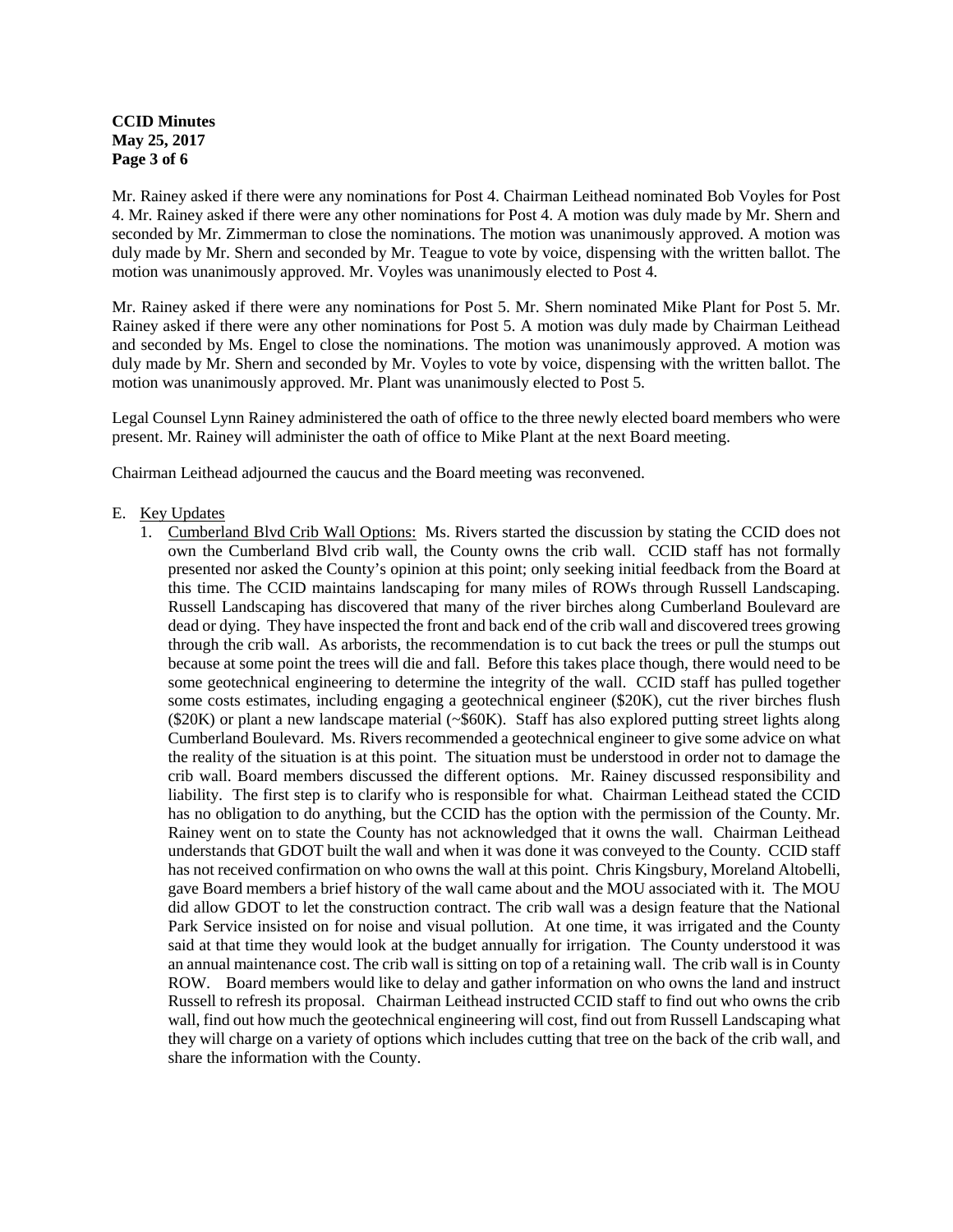**CCID Minutes May 25, 2017 Page 4 of 6**

- 2. Cumberland Bridgescape Lighting & Signage Options: Ms. Rivers stated the Cumberland Blvd Bridgescape has been advancing for a while now and construction will be completed by the end of August. During the course of this multi-year project, the CCID Board asked CCID staff to come up with some idea of signing the bridge during construction or after its completion. CCID staff has revived this idea and have priced it. The sign would be affixed to the bridge to brand it as Cobb and/or Cumberland. There are two pricing options to sign the bridge: 1) a not lit sign would cost \$13K to fabricate and install or 2) a backlit sign would cost \$16K. Ms. Rivers reminded the Board that the CCID saved \$200K by not painting the bridge. Board members discussed the size and placement of the sign. Ms. Rivers stated the purpose of the sign was to add to the gateway of the Cumberland area. Board members would like to have some gateway signage, but now there is some concern about the visual impact of a sign. Board members Shern would like to have a line of sight study completed. Board members transitioned the conversation to lighting the bridge. Board members were all in agreement that lighting the bridge is critical and has a great return on investment. The question then was raised "who will pay to maintain the lights on the bridge?" Ms. Rivers' stated CCID staff will go back to determine more information again – still waiting for the cost of what the lighting will be and get a better technical understanding of it as well as ask the question of operating and maintenance costs. As for the signage, a sightline study could be done and would pull money out of the existing budget of the \$200K that remains or make an additional commitment. Board members would like to know how much lighting on the bridge will cost and is interested in signage if it can be made large enough to be seen. There will be more answers given at the next Board meeting.
- F. Operations
	- 1. Capital Improvements Update:Kyethea Clark, Director of Operations, gave updates on: Windy Hill DDI, US 41 Cobb Parkway Enhancement, Cumberland Boulevard Bridgescape, Interstate North Parkway Ped Improvements, Bob Callan Trunk Trail Ph. II Segment A, Windy Ridge Bridge and I-285 Pedestrian Bridge.
	- 2. Plans & Studies Update
		- a. Blueprint Cumberland 3.0 Update: Ms. Clark stated Blueprint Cumberland 3.0 Board interviews will take place in June. The consultants continue to work on the analysis.
		- b. Paces Mill Palisades CNR Facility Rehab project: Ms. Clark reported the RFQ closed in April and interviews will take place next week with the short listed firms.
		- c. Bike Share Implementation Plan: Ms. Clark stated CCID staff will now be releasing a RFQ in June.

Board member Voyles reported on a meeting he had with GDOT, Kyethea Clark and Barry Teague to discuss the clean-up the I-75 interchange. After the clean-up there has been a verbal commitment from GDOT to come back to the area and meet with the group to reassess. GDOT now has cash for the maintenance program because of HB170. GDOT will pay for this clean-up initiative.

G. Communications & Outreach Activities: Noelle Lloyd, Communications & Outreach Manager, reported staff is working on a CCID trail map and trial video highlighting the current trail system, amenities, landmarks, etc.

Ms. Lloyd went on to give updates on upcoming activities:

- a. The Windy Hill ribbon cutting will be on June  $13<sup>th</sup>$  with Lt. Gov. Cagle and the location is to be determined.
- b. The next Coffee and Construction will be on June 26.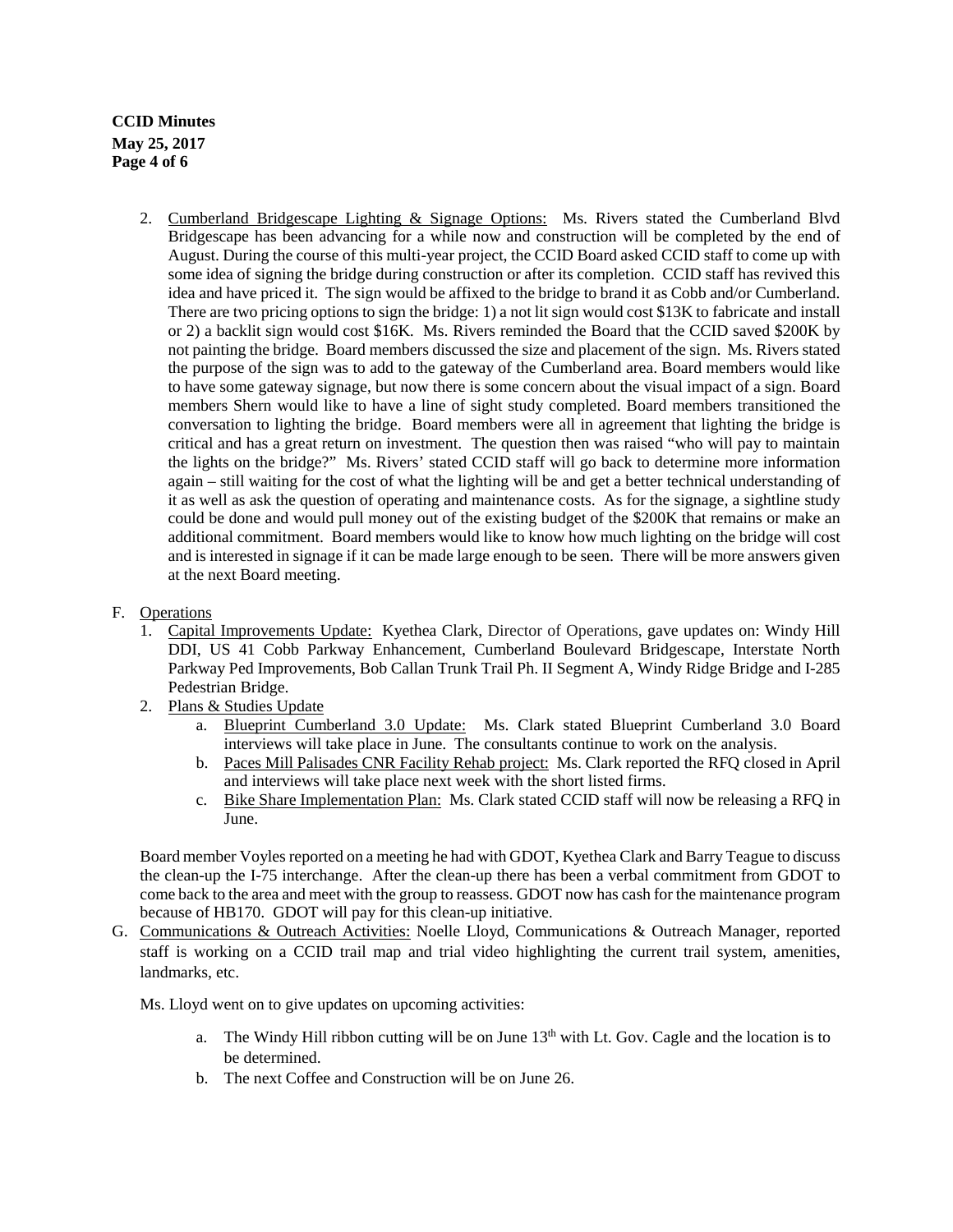**CCID Minutes May 25, 2017 Page 5 of 6**

#### OTHER BUSINESS

## **The CCID Board Meeting transitioned to the hardscape enhancements assessment and discussion portion which remained open to the public.**

- Hardscape Enhancements Assessment & Discussion: Ms. Rivers stated the purpose of this discussion is to provide the CCID Board with a better understanding of what exists in terms of hardscape enhancements in the community and the cost to maintain it as well as expand it. Over the past decade, the CCID has been making aesthetic enhancements around the community mostly as part of its capital improvements program. Many of the enhancements are starting to age out and fail, so it has begged the question over the past few months as to whose responsibility it is to maintain these enhancements. CCID staff over the past few months have delved deep into understanding the current conditions of the hardscape enhancements and hired ARCADIS to help with this assessment. Ms. Rivers passed out to Board members an assessment of the current condition of the treatments, the cost to replace damaged treatments, as well as a projection to add additional treatments along the district's highest priority corridors. Ms. Rivers went on to give Board members an understanding of how the information was collected and analyzed: CCID staff looked at all the roadways, all corridors inside the district and assigned weights to those corridors in order to categorize them as high, medium or low priority. The factors used to do that include functional classification, traffic counts, areas of interest, general land use, transit routes, and walk zones. It was noted that roadways in exclusively residential neighborhoods were not included in this exercise. CCID staff also looked at treatment types which included ped and street lighting, decorative mast arms, crosswalks, corner plazas, medians, street furnishings, retaining walls, and fencing. Based on those 8 treatment types, CCID staff looked at their respective conditions and rated them good/fair/poor. Ann annual replacement cost was generated to replace treatments in "poor" condition. This figure also provided a general idea of annual replacement costs assuming the same annual failure rate. The analysis follows:
	- 1. Annual Replacement Costs (estimated at \$407,700): Given the good/fair/poor conditions, the estimated total cost to replace all of the existing treatments are in "poor" condition (thereby bringing them to "good" condition) is \$407,700. Assuming the same failure rate, this figure also becomes the annual replacement cost.
	- 2. Expanded Coverage Cost (estimated at \$10.5M): Should the CCID/County choose to expand the total amount of enhancements in the district by adding/upgrading decorative treatments along the highest priority roadways, the total estimated cost is in excess of \$10.3M and would add an estimated \$217,000 in annual replacement costs.

Ms. Rivers reviewed the CCID Corridor Priority maps which supplemented the summary analysis and completed her presentation. Discussion then ensued on hardscape enhancements and the CCID's and County's potential roles and responsibilities as well as partnership opportunities.

Chairman Leithead began by asking the Board to take some time to review the documents that were handed out. He reminded the Board of the County's last position in that the County stated it does not have the money to replace the hardscape improvements and unless the CCID is willing to take it on then the County will rip it out and replace the materials with the County standard. Minimally, the CCID would have a \$1M a year in maintenance costs (considering both hardscape and landscape up-keep services) with a capital cost facing the CCID at \$10.5M which would add another \$200,000 to this thereby increasing the CCID's general annual maintenance cost to \$1.2M.

Board member Voyles stated the CCID in partnership with the County is making investments in the community to make the sub market better. It seems unequitable for the CCID to bear 100% of the hardscape